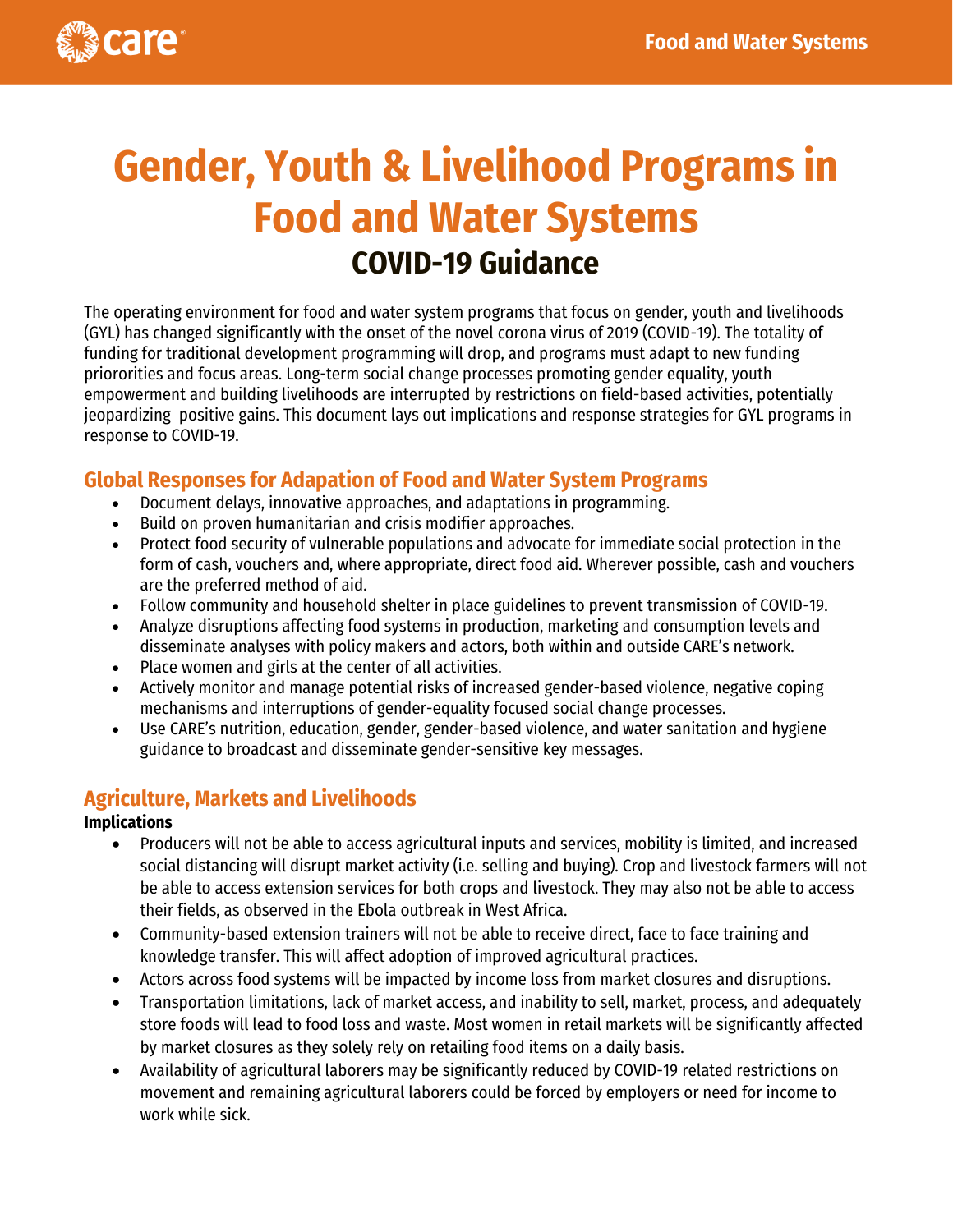- Food system policies are changing across the globe. Governments are taking measures to address potential COVID-19-induced food crisis. Some of those measures are helpful, as they are geared at advance planning for food market disruptions; others need to be considered very carefully to avoid interventions that distort markets, e.g. export bans.
- An increase in food prices will result in negative coping mechanisms by consumers, especially those already in fragile conditions, food insecure households in general, and women in particular. The negative coping mechanisms include reducing food consumption affecting women disproportionately in cultures where women eat "least and last"; transactional sex; and going into debt to pay for food.

#### **Response**

- Keep seeds and agricultural supplies flowing to mitigate future foods shocks through humanitarian mechanisms such as supplying seed packs, fertilizer, food security crops (i.e. roots, tubers), and plant cuttings. Ensure women are targeted and have access. Support the revival of nutritious neglected or 'orphan' crops.
- Prepare fo[r cash and voucher assistance](https://careinternational.sharepoint.com/sites/Global-Humanitarian-Hub/Shared%20Documents/Forms/CI%20Humanitarian%20Library.aspx?id=%2Fsites%2FGlobal%2DHumanitarian%2DHub%2FShared%20Documents%2FCoVID%2019%2F2020%2E03%2E23%5FCoVID%2019%20Cash%20and%20voucher%20assistance%20Tip%20Sheet%2Epdf&parent=%2Fsites%2FGlobal%2DHumanitarian%2DHub%2FShared%20Documents%2FCoVID%2019&p=true&originalPath=aHR0cHM6Ly9jYXJlaW50ZXJuYXRpb25hbC5zaGFyZXBvaW50LmNvbS86Yjovcy9HbG9iYWwtSHVtYW5pdGFyaWFuLUh1Yi9FZlNUazdldUY2bERyOXZnMkFFV1RyQUIyRFUzekRTU014eXAwZ29XXzFEZkNnP3J0aW1lPVhraGVCM19XMTBn) and social safety net strengthening. These need to be digitized through mobile money platforms to reduce interactions between people.
- Monitor markets for disruptions and assess market-based responses for needs; assess feasibility of cash, voucher and in-kind assistance.
- Support savings groups using CARE's [Savings Group Risk Mitigation, Support and Engagement](https://careinternational.sharepoint.com/sites/Global-Humanitarian-Hub/Shared%20Documents/CoVID%2019/2020.03.23_Saving%20Group%20Risk%20Mitigation,%20support%20and%20engagement%20-%20COVID%2019%20_group_guidance.pdf?csf=1&e=wwhP5T&cid=5b3c8a4d-70a1-4dd5-9c74-8d2ba4443b20) guidance, to prioritize savings for purchase of agriculture inputs, and to increase social funds to support social needs in communities dealing with shocks and consequences of COVID-19.
- Increase opportunities for e-extension messaging and market information, including the use of mobile phones, community radio messaging, WhatsApp groups, and other digital tools that increase farmers access to and use of extension messages.
- Elevate the focus on hygiene and handling for workers, farmers and retailers to ensure that food supply chains continue to operate. This will be important for everyone from farmers to retailers.
- Call for country strategic plans for preparedness and response that maintain and augment agricultural support, nutrition, stockpile surpluses, pre-positioned food, and women's leadership in planning and decision-making.
- Identify and support linkages with secondary (non-affected) markets given food supply chain disruption, including supporting decentralized food policy mechanisms to reduce food insecurity in locked down urban and rural areas.
- Establish secure food storage facilities to food waste and loss, if needed.



Seeds are collected at CARE's distribution center in Eastern Ethiopia. @ Josh Estey/CARE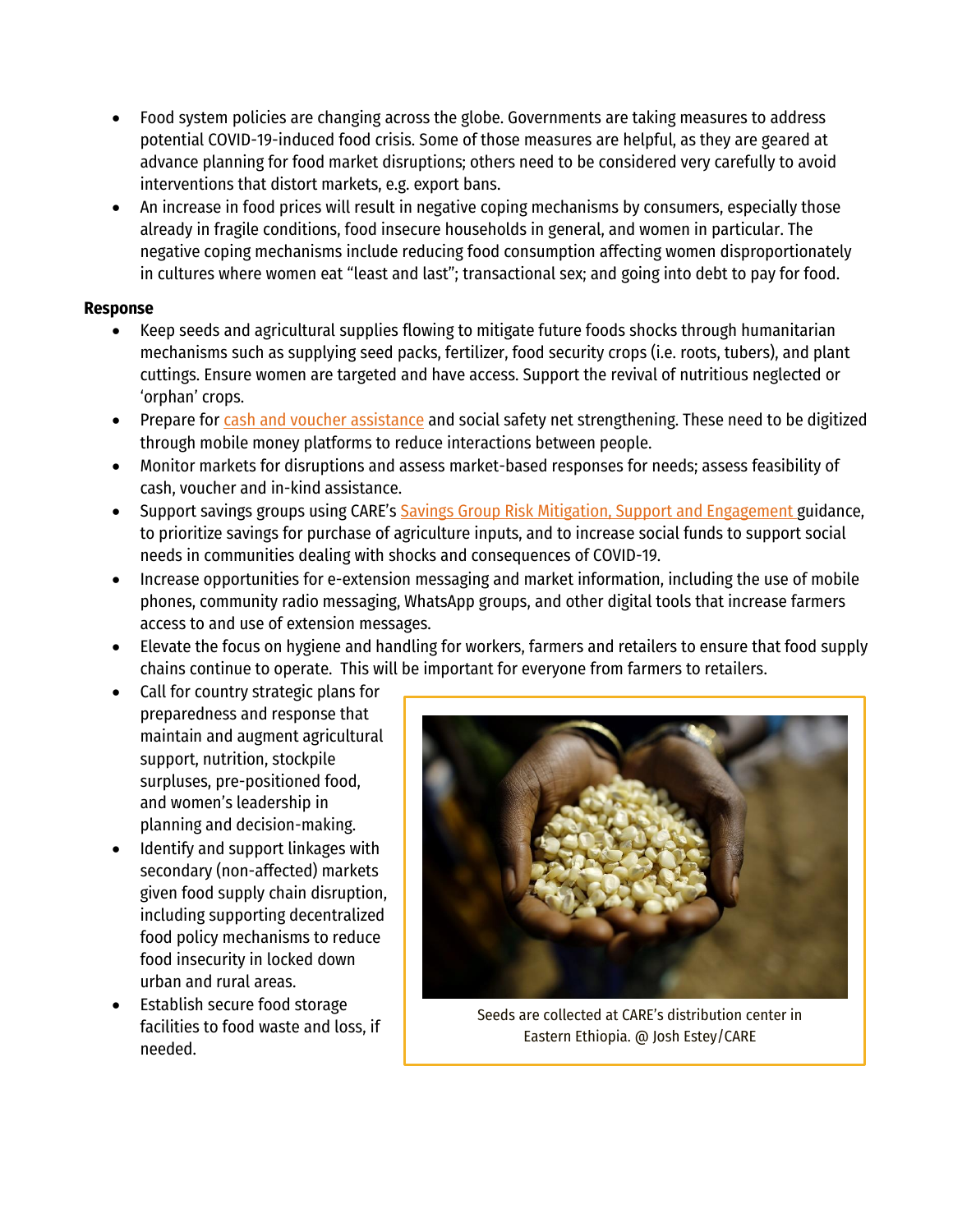- Identify and share information on alternative markets with smallholder farmers for crops/products if primary market linkages are disrupted.
- Develop data-driven policy guidance for governments in developing a response to COVID-19 and mitigating the impact on resilience, agricultural production, and market functioning.
- Build on CARE's [Dignified Work](https://www.care.org/work/womens-empowerment/dignified-work) programming to develop income-replacement (cash transfer) programs for food system workers who could be forced to work while sick or are not getting paid.
- Support communities and individuals to apply gender-based violence and other risk mitigation measures identified in participatory risk mitigation exercises (collective and individual level plans).
- Work with market actors to stabilize price escalations.

# **Gender Equity**

### **Implications**

- Women's limited control of resources, information, and income affect their absorptive and adaptive capacities to respond to the crisis.
- Heightened risk of infection due to women's social responsibilities as primary caregivers, coupled with childcare and nutrition and farm work.
- Increased women's workloads including primary caregiver responsibilities for the sick, the elderly, and children. Men are currently believed to be at greater risk of illness from COVID-19 and additional labor may shift onto women and girls as a result of this.
- COVID-19 is resource intensive and health systems are overwhelmed, leaving women with additional workload, increased risk of infection, and lack of access to needed sexual and reproductive health services, resulting in collateral damage for women. Redirection of medical resources to COVID-19 patients will mean that women step into caregiving roles for non-COVID19 patients, further increasing their workload and vulnerability to the virus.
- Progress in reducing maternal and infant mortality and gender equality may decline when medical resources are redirected and progress towards long-term social change is curtailed.
- Increased incidences of gender-based violence based on household food allocation, use of income, food insecurity, and increased competition between male and female household members over access and control over productive assets and resources.
- Limited mobility will create access barriers to social support, products and services, including for sexual and reproductive health.
- Reduced ability for women, especially women in female headed households, to engage in economic activities, particularly in informal sectors, coupled with potential growth of gender inequity in agricultural livelihoods such as day labor.
- Limited access to information by women depending on functional literacy and accessibility of communication channels.
- Increased caregiving burdens or economic pressures can force girls to drop out of school and it is less likely that girls will return to school when schools are reopened.
- Increased likelihood of negative coping mechanisms including child early forced marriage, sale of assets, and the prioritization of high-value crops over nutritious food crops.
- Intersectional circumstances as gender, age, disability, ethnicity and race will affect access to food. Racism and xenophobia may lead to severe consequences for targeted populations.
- Inequality in food access will be further exacerbated by disruptions in food availability– women, who already eat least and last, will be the most affected.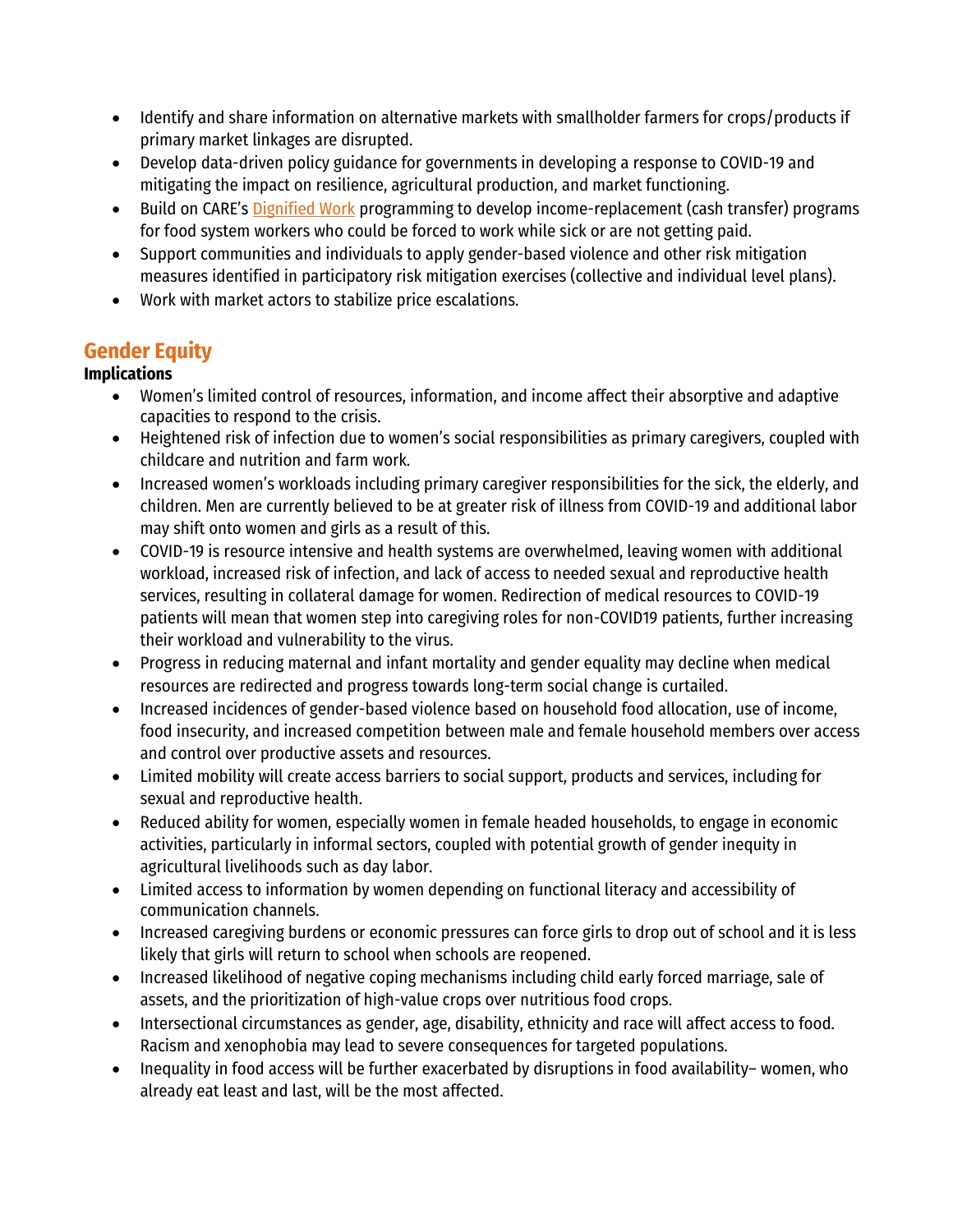#### **Response**

- Use CARE's [Gender and COVID-19](https://www.care.org/sites/default/files/gendered_implications_of_covid-19_-_full_paper.pdf) and Gender-Based Violence and COVID-19 guidance.
- Apply CARE's **[Rapid Gender Analysis](https://insights.careinternational.org.uk/in-practice/rapid-gender-analysis)** (RGA) to identify key issues that contribute to gender inequalities, explore how gendered power relations give rise to discrimination, and understand how socially constructed roles and vulnerability to and experiences from the outbreak differ. Encourage country office response plans be based on the RGA.
- Design/document gender-sensitive, adaptive agricultural and market system programs that help farmers to cope with market and food system disruptions. Prepare for surges in gender-based violence (GBV), intimate partner violence, and sexual exploitation and abuse among women, girls, LGBTQIA individuals, and other vulnerable populations.
- Develop and disseminate gender-sensitive Behavior Change Communication materials, including print, radio, online and SMS materials to address the drivers and consequences of GBV in food systems and the support available to women experiencing violence. Support mobile hotlines to mitigate and respond to these risks where it can be done safely, understanding that not all women and girls have access to phones.
- Use low tech dissemination approaches such as talking points, mobile dialogues, and feedback platforms such as those used by Farm Radio International and Ulula to conduct gender-sensitive messaging on the barriers and impacts of COVID-19 on women, and to support increased agency, access, and decision-making for women.
- Engage men, boys, and traditional leaders on women's access to productive resources including nutritional, workload, income, gender-based violence, agency, and decision-marking.
- Engage social movements, women's organizations, [savings groups,](https://www.care.org/sites/default/files/documents/care_covid-19_savings_group_guidance.pdf) producer and marketing groups, and other community groups to create awareness on prevention and response to COVID-19 and to support gender equity efforts.
- Ensure community decision making bodies, including disaster risk management and health committees, are gender balanced and develop gender responsive plans that address the different needs of women, girls, men, and boys. Incorporate women's voices and knowledge challenging social norms that restrict women's ability to participate.
- Build on existing initiatives that provide prevention, protection and response services to survivors of GBV through existing legal and psychological referral systems.
- Support establishment of gender responsive communication channels and dissemination platforms.
- Vigilantly uphold [CARE's policy on Protection of Sexual Exploitation and Abuse](https://www.care-international.org/files/files/Protection-from-Sexual-Exploitation-and-Abuse-and-Child-Protection_CARE-International-Policy_1-July-2017.pdf).

## **Youth Inclusion**

#### **Implications**

- Closures of formal and non-formal training and education opportunities, depriving youth of their education and social engagement with their peers, educators, and healthcare providers. Prolonged periods of closures and movement restrictions may lead to increased drop-out rates for girls, adolescent pregnancies, emotional unrest, heightened anxiety and potential for recruitment into armed groups.
- Illness and death among susceptible elderly populations will shift on- and off- farm activities onto younger generations who have different needs, skills, capacities, viewpoints, and technological habits than older generations.
- Increased risk of exploitation when seeking income/revenue and family support, including human trafficking and child early and forced marriage as a coping strategy.